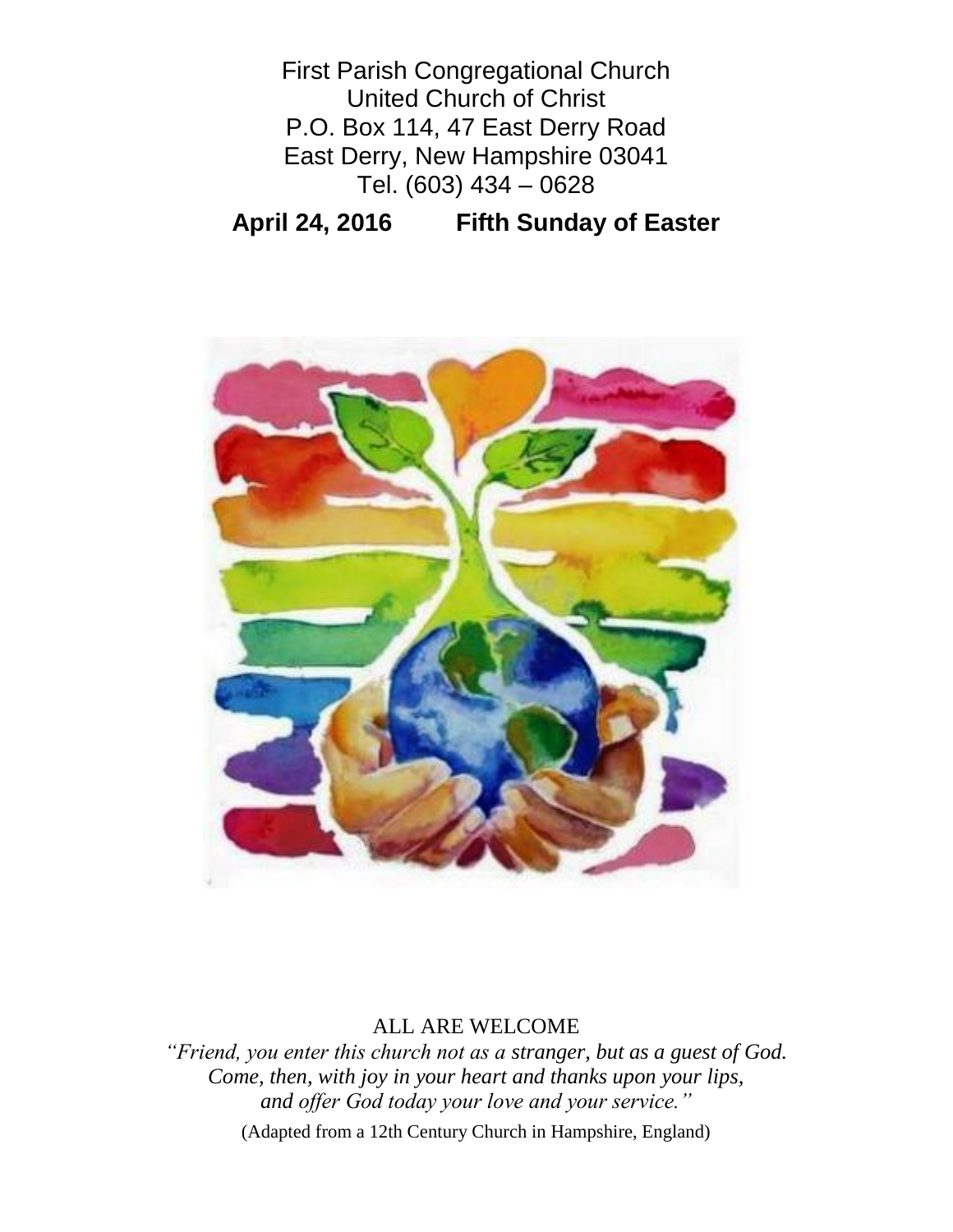# *April 24, 2016 Fifth Sunday of Easter*

**First Parish Congregational Church, United Church of Christ, is a community of faith built upon a firm foundation of worship, prayer and education.**

**In affirming diversity, we are dedicated to welcoming all people who seek the Word of God, Christian fellowship and service to others.**

**In partnership with Christ and led by the Holy Spirit,**

**we reach out to the ever-widening community through active and loving ministry.**

WELCOME & ANNOUNCEMENTS; SHARING JOYS & CONCERNS

# **WE GATHER INTO THE PRESENCE OF GOD**

\*HYMN NO. 307 *"Glorious Things of Thee are Spoken"*

\*CALL TO WORSHIP

- One: So we've experienced Easter and the Resurrection, but I don't feel any different.
- **All: Here's the same call and response call to worship.**
- One: Here's a line of scripture from Ephesians 1:3-4 I'm making you read aloud:
- **All: How blessed is God! And what a blessing God is! God, the Ground of Being of our teacher, Jesus Christ, who takes us to the high places of blessing in him.**
- One: Long before God laid down earth's foundation, God had us in mind,
- **All: God had settled on us as the focus of God's abundant love, to be made whole and holy by this love.**
- One: Hey, that wasn't bad. May our meditations of our hearts and ponderings of our minds be acceptable to the Gracious Mystery.
- **All: May it be so!**

\*PRAYER OF INVOCATION (in unison)

- One: Gracious God, here I am, again, trying to write another prayer that balances adoration, confession, thanksgiving, and supplication for us all to say in morning worship.
- **All: Gracious God, the minister is making us read this prayer together. They make us do this every Sunday.**
- One: Does it even matter? Why bother? Does prayer even work?
- **All: Some of us aren't sure. The rest of us are cautiously optimistic.**
- One: O Lord, we believe. Help our unbelief.
- **All: We pray in the name of Jesus, the one we are told took time to pray. Amen.**

\*SONG OF PRAISE #236 **Halle, halle, halleluja. Halle, halle, halleluja.**

**Halle, halle, halleluja. Halle, halle, halleluja.**

# **WE INVITE FORWARD GOD'S LITTLE CHILDREN**

# CHILDREN'S OFFERING *"I'm Gonna Sing"*

**I'm goin' a sing when the Spirit says sing (x2) I'm goin' a sing when the Spirit says sing, and obey the Spirit of the Lord.**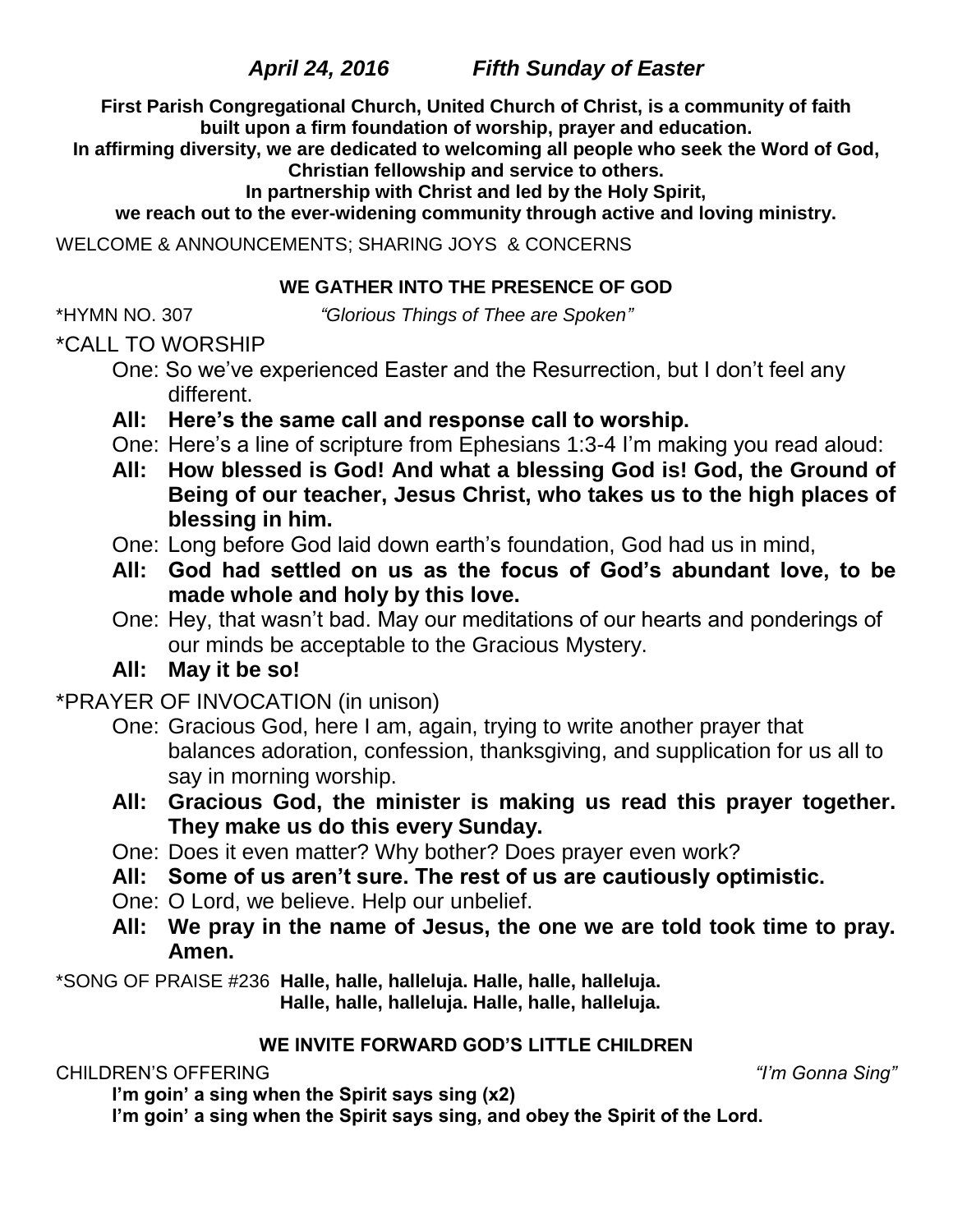#### PRAYER OF DEDICATION (in unison)

**Dear God, we offer you our gifts with thanks and praise, be with us and guide us all of our days. Teach us how to love each other, and to shine your light into the world. Amen.**

CHILDREN'S MESSAGE Sue Handy Sue Handy

#### THE LORD'S PRAYER

**Our Father, who art in heaven, Hallowed be Thy name. Thy kingdom come; Thy will be done; on earth as it is in heaven. Give us this day our daily bread and forgive us our debts as we forgive our debtors. Lead us not into temptation, but deliver us from evil; for Thine is the Kingdom, and the Power, and the Glory forever. Amen**.

HYMN NO. 43 *"Love Divine, All Loves Excelling"*

#### **WE HEAR GOD'S WORD FOR US**

| <b>FIRST SCRIPTURE</b>  | Revelation 21:1-6         | (N.T. p. 282)                   |
|-------------------------|---------------------------|---------------------------------|
| <b>SECOND SCRIPTURE</b> | John 13:31-35             | (N.T. p. 112)                   |
| <b>SERMON</b>           | What is the point anyway? | The Rev. Heidi Carrington Heath |
| <b>CHOIR ANTHEM</b>     | "Soon & Very Soon"        | Crouch, arr. Schrader           |

#### **WE RESPOND WITH PRAYER**

PASTORAL PRAYER

CHORAL RESPONSE *"Jesus, Remember Me"* 

### **WE RESPOND WITH OUR FINANCIAL GIFTS**

# OFFERTORY INVITATION

Jesus said to him, "If you wish to be perfect, go, sell your possessions, and give the money $_{[a]}$  to the poor, and you will have treasure in heaven; then come, follow me." May we continue to seek to follow God in our lives and in our giving. The morning offering will now be given and received.

OFFERTORY MUSIC

\*DOXOLOGY #780 **Praise God from whom all blessings flow; Praise God, all creatures here below; Praise God above, you heavenly host: Praise Father, Son, and Holy Ghost.**

\*PRAYER OF DEDICATION

**Lord, richly bless and multiply these offerings of gratitude that all whose lives they touch may know the grace and power of your love. In Jesus name we pray, Amen.**

#### **WE ARE SENT OUT TO LOVE AND SERVE A LOVING, SERVING GOD**

\*HYMN (insert) *"How Great Thou Art"* BENEDICTION RESPONSE *"Lord, Dismiss Us with Your Blessing"* POSTLUDE *\*Indicates all that are able may stand.*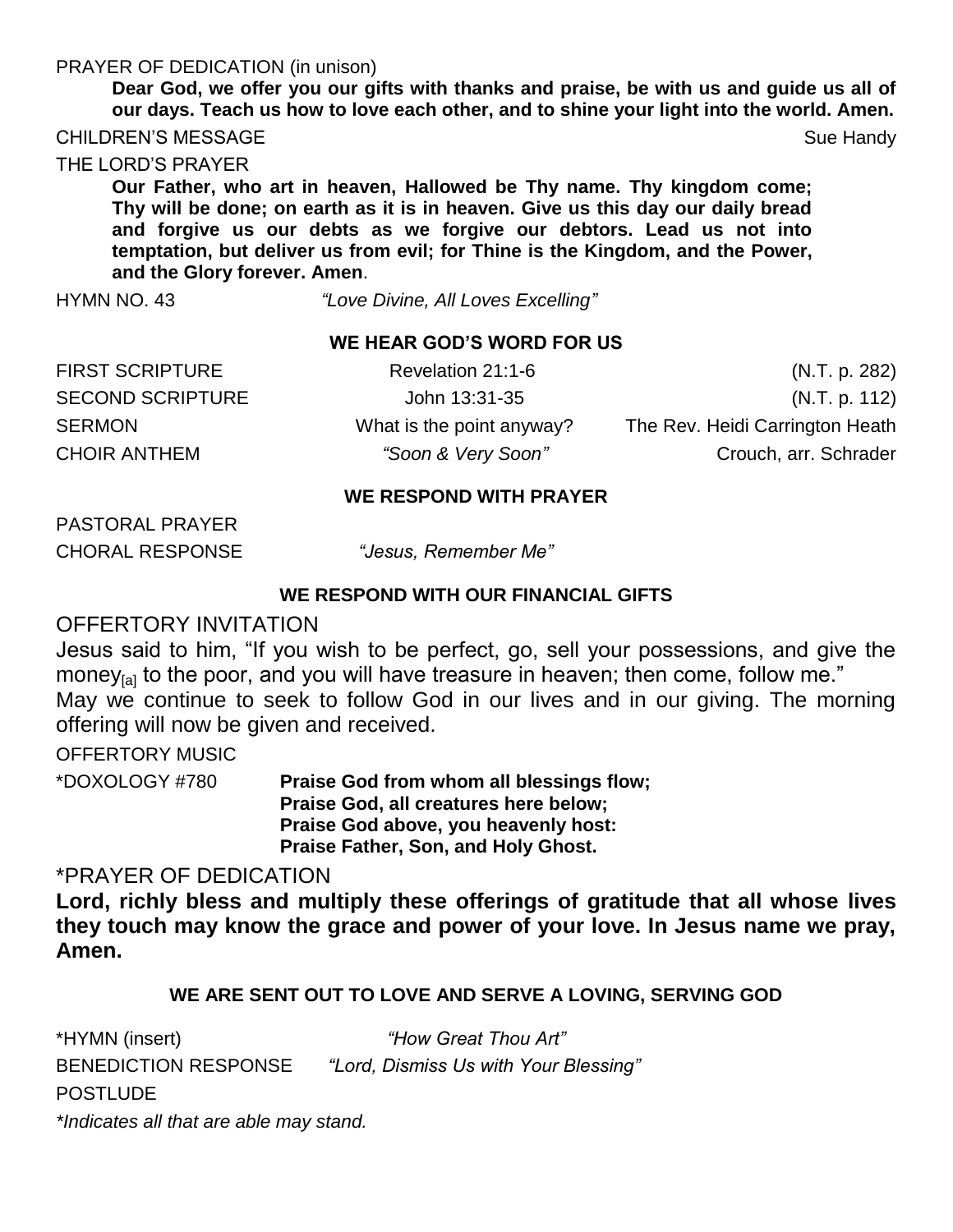MINISTERS OF THE CHURCH Members of the Congregation DEACONS OF THE MONTH Fred Merrill and Joanne Worthen LAY READER **Reni Harnden** USHERS **Ken Gould, Diane Breeden** Dee Deranian, Shirley Dickason Michael Bryan GREETER(s) Beth Hunter PASTOR The Rev. Dr. Deborah Roof ASSOCIATE PASTOR The Rev. Heidi Carrington Heath MUSIC DIRECTOR Susan Handy ACCOMPANIST/ORGANIST ACCOMPANIST/ORGANIST ADMINISTRATIVE ASSISTANT AND CONTROLLER AND Lindsey Roman

### **First Parish Activity Calendar**

### **Sunday, April 24**

- 9:00am Sr. Choir Rehearsal ~ Luke
- 10:00am Worship ~ Currier
- 11:15am Children's Choir ~ Luke
- 11:30am Mission  $\sim$  A/B
- 11:35am Handchime Rehearsal ~ Luke

### **Monday, April 25**

7:00pm Troop 405 ~ Currier/AB/Nursery

#### **Tuesday, April 26**

- 9:30am Nutfield Gym ~ Currier
- 4:00pm GS Troop 20993 ~ Currier
- 6:15pm GS Troop 20321 ~ Luke
- 6:30pm Bible Study ~ Currier
- 7:00pm Facilities ~ Cook
- 7:00pm OA ~ Nursery

# **Wednesday, April 27**

| 8:30am | Rehab Fundraising Com. $\sim$ A/B |
|--------|-----------------------------------|
| 6:00pm | GS Troop $13152 -$ John           |
| 7:00pm | AA 12 Step Workshop ~ Nursery     |

### **Thursday, April 28**

| 4:30 <sub>pm</sub> | Daisy Trp $11080 \sim$ John          |      |
|--------------------|--------------------------------------|------|
| 6:30 <sub>pm</sub> | $CS$ Pack 405 $\sim$ Currier/Luke/AB |      |
| 7:00 <sub>pm</sub> | $Sr.$ Choir $\sim$ Luke              | Mis. |

# **Friday, April 29**

| 5:00pm | Spaghetti Supper ~ Currier     |
|--------|--------------------------------|
| 7:00pm | AA Serenity Sisters $\sim$ A/B |

# **Saturday, April 30**

7:30pm AA ~ Currier

# **Sunday, May 1**

| Handchime Rehearsal ~ Luke |
|----------------------------|
|                            |
|                            |
|                            |

# **First Parish Congregational Church, United Church of Christ**

PO BOX 114, 47 East Derry Rd East Derry, NH 03041 Tel. 603.434.0628 Fax. 603.437.3001 Office Manager: Lindsey Roman Email: officemgr@fpc-ucc.org Office Hours: Tuesday-Friday 9:00 AM – 4:30 PM Our website [www.fpc-ucc.org](http://www.fpc-ucc.org/) Find us and 'friend us' on Facebook [www.facebook.com/fpcucc](http://www.facebook.com/fpcucc)